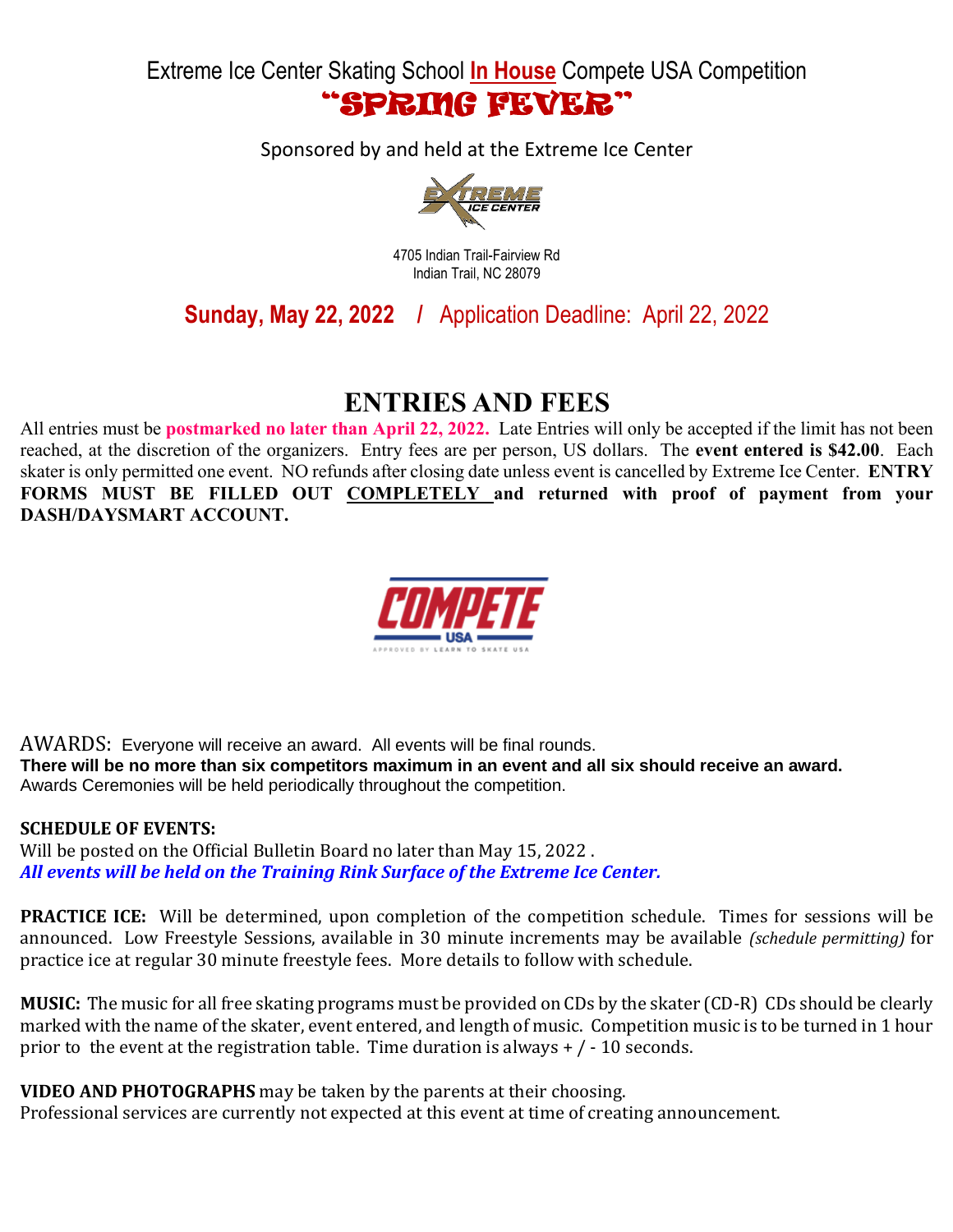### **EVENTS OFFERED FOR:**

- Snowplow Sam 1-4 Programs with Music
- Basic Skill 1-6 Programs with Music
- Pre-Free Skate and Freeskate 1-6 Programs with Music
- Adult Basic Skill Levels 1-6 Programs with Music
- Special Olympics 1-12 / FS 1-3 / Pairs 1/2 Programs with Music / or Skills

## **HOW TO PREPARE FOR THE COMPETITION:**

If you do not have a Private Lesson Instructor at this time, speak to your Basic Skills Instructor. They are already familiar with your current skating skill, and offer a great path to begin your planning for competition preparation. If you are not currently enrolled in our Learn to Skate USA Classes, please see the Private Lesson Brochure, to find a coach to guide you. You will then need to arrange a few lessons to prepare your choreography for competition program preparation. Your Instructor will guide you in the items needed for competition, ie. Number of lessons, attire for the event, and will be at your competition event to help you along. (Be sure to ask your instructor what their coaching fees are for your lessons, and for the competition event)

If you need assistance in finding a coach to meet your needs for this event, please contact: Jenny Wesley Gwyn, Skating School Director/Competiton Coordinator @ jennyg@xicenter.com

*Director may be reached at the Extreme Ice Center: (704)882-1830 during business hours.*

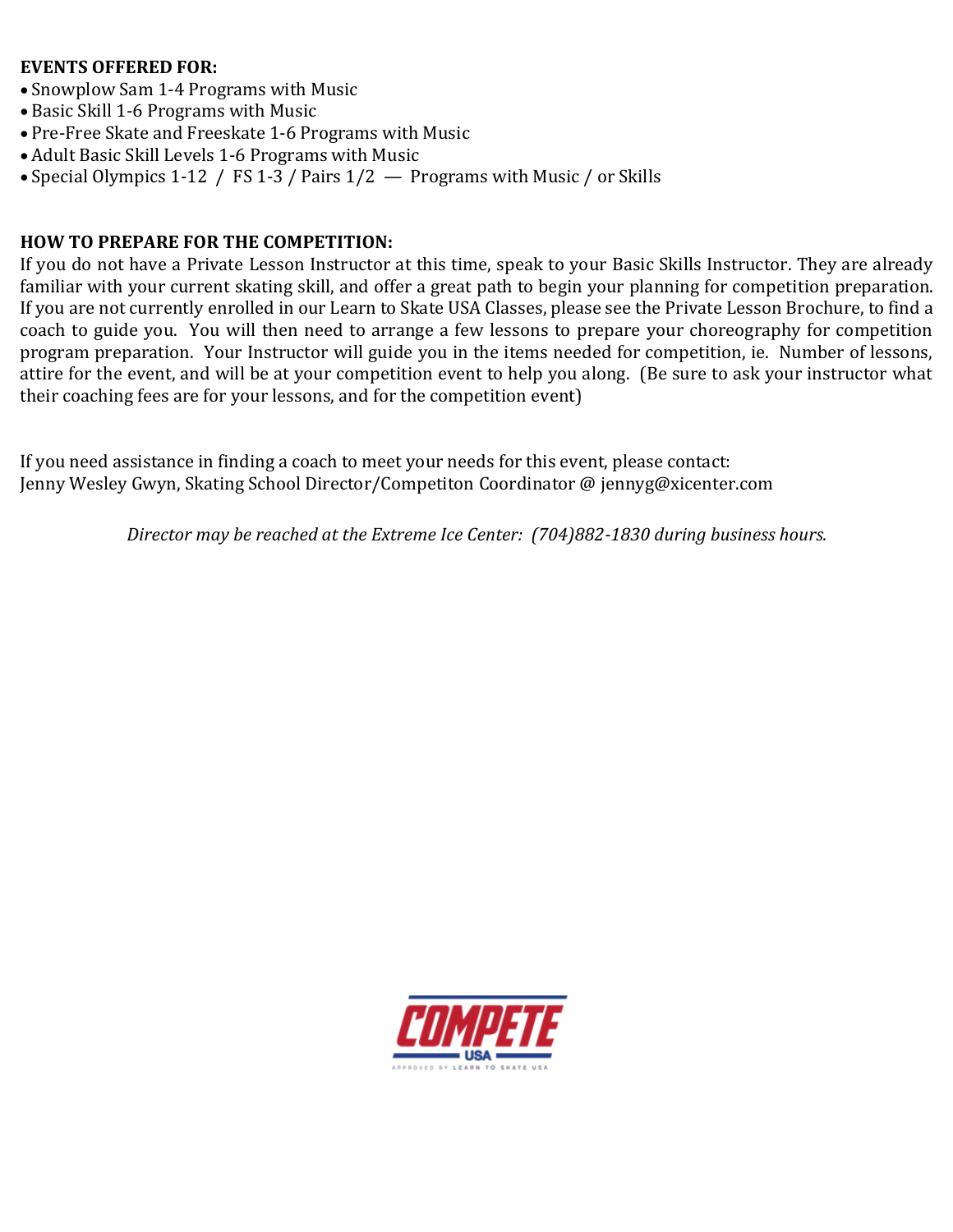

# *ELIGIBILITY RULES FOR PARTICIPANTS*

The competition is open to ALL skaters who are current members of either Learn to Skate USA and/or those who are full members of U.S. Figure Skating. Members of other organizations are eligible to compete but must be a current registered member of Learn to Skate USA or a full member of U.S. Figure Skating. There will be no more than six competitors maximum in an event, and all six should receive an award.

#### *ELIGIBILITY AND TEST REQUIREMENTS:*

Eligibility will be based on skill level as of closing date of entries. All Snowplow Sam and Basic 1-6 skaters must skate at highest level passed or one level higher, and NO official U.S. Figure Skating tests may have been passed, including moves in the field or individual dances.

For the Pre-Free Skate, Free Skate 1-6, Adult and Adaptive levels, eligibility will be based only upon highest badge level or free skate test level passed. Skate United skaters have the option to compete in the standard track or Skate United badge levels; accommodations may be made upon request. Moves in the field testlevel will not determine a skater's competitive level. Skaters may skate at highest level passed OR one level higher but not both levels in the same event during the same competition.

It is very important to the success of the competition that skaters are placed in the correct divisions. If, for whatever reason, the local organizing committee (LOC) discovers that a skater has been placed in a category belowhis/ her badge or test level, the chair and referee will have the option to move the skater into the proper level, even if it is the day of the competition. This will ensure that every event is as fair as possible to the competitors. It is an ethical violation for coaches to sandbag an event.

# *ELIGIBILITY RULES FOR COACHES/ INSTRUCTORS*

Compete USA Competition - it is important that each coach/instructor is verified for compliance – this is for each coach/instructor who plans to coach onsite at the event.

For credentials at a Compete USA event, coaches/instructors are required to have:

• Learn to Skate USA instructor compliant

OR

U.S. Figure Skating coach compliant

If a coach/instructor attempts to work at event without the proper credentials, he or she is in violation of U.S. Figure Skating ethics and code of conduct rules and, as such, is subject to disciplinary action.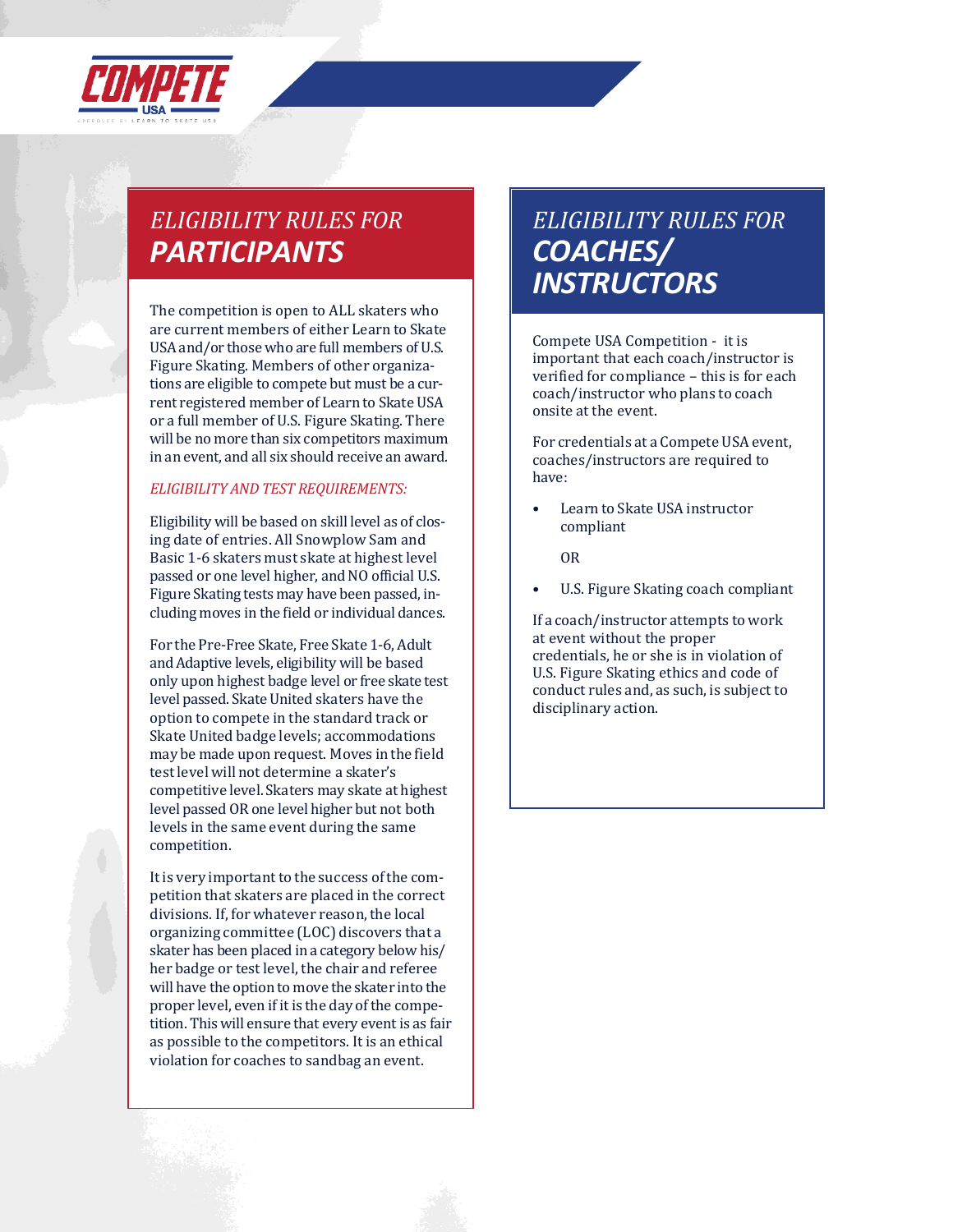# *Competitive Progression Through the Levels of U.S. Figure Skating*

Singles athletes begin with the Compete USA competitions. Once athletes begin the official U.S. Figure Skating test structure, they can choose to enter the Excel, Well-Balanced or Adult levels as appropriate for their ability, test, level and age. Test requirements are the same for the Excel and Well-Balanced levels. It is completely the choice of the athlete which track to follow; athletes may switch between tracks as best suits their development, but may not enter the same type of event in multiple tracks. Competitive level is determined by highest free skate test passed.



\*Beginner, High Beginner, No-Test, Pre-Preliminary and Pre-Bronze require current Learn to Skate USA and/or U.S. Figure *skating full membership; all other levels require a current full U.S. Figure skating membership.*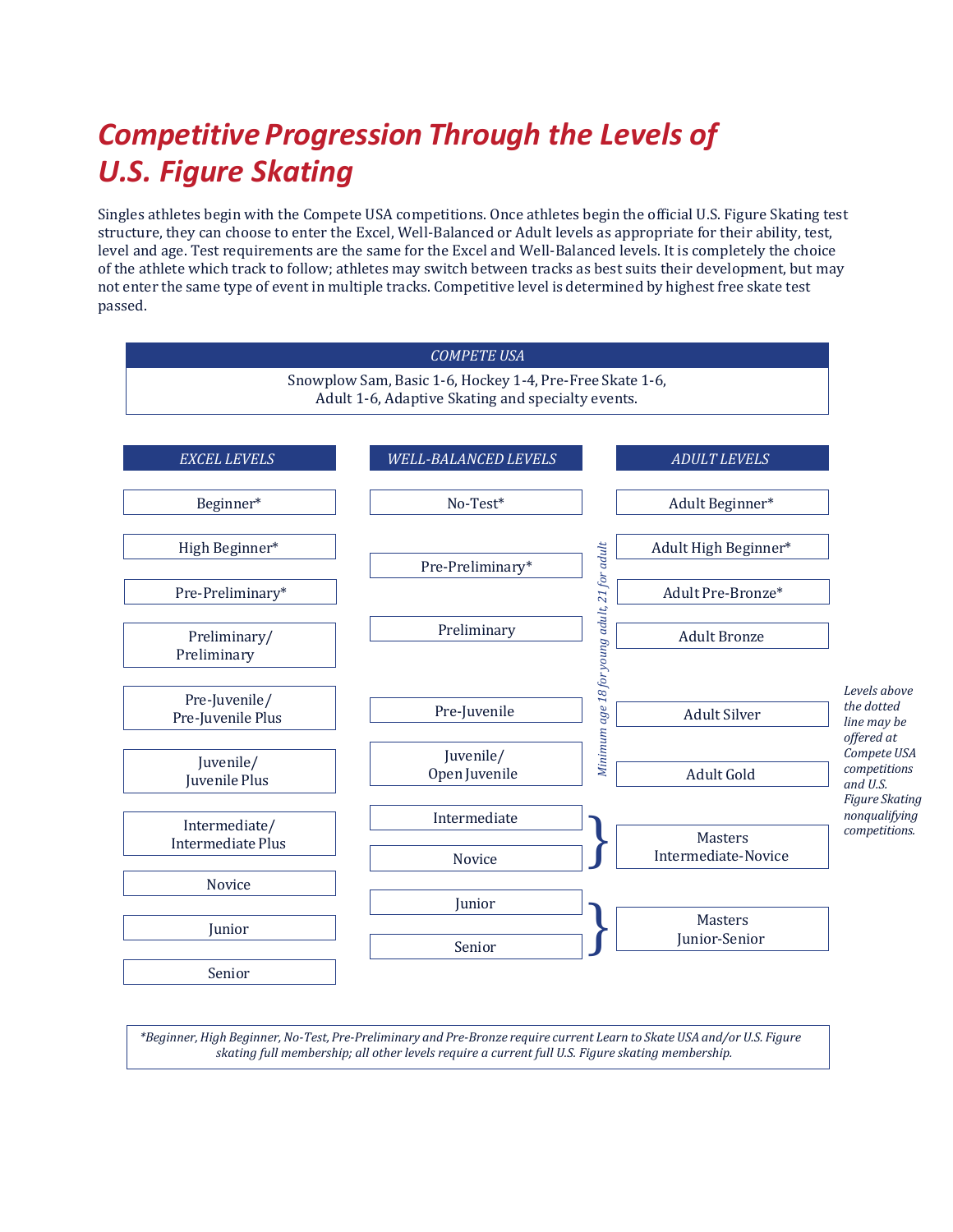

## **Snowplow Sam – Basic 6 Program with Music**

*FORMAT:* The skating order of the required elements is optional. The elements are not restricted as to the number of times theelement is executed or length of glides, number of revolutions, etc., unless otherwise specified.

- To be skated on full ice with music
- The skater may use elements from a previous level
- A 0.2 deduction will be taken for each element performed from a higher level. Bonus skills from the same level or below are allowed but will not be judged elements
- Divide Snowplow Sam skaters by level (1-4), if registrations warrant

| LEVEL                  | <b>TIME</b> | SKATING RULES/STANDARDS                                                                                                                                                                                                                                                                                                                                                                       |  |
|------------------------|-------------|-----------------------------------------------------------------------------------------------------------------------------------------------------------------------------------------------------------------------------------------------------------------------------------------------------------------------------------------------------------------------------------------------|--|
| SNOWPLOW<br><b>SAM</b> | $1:10$ max  | March followed by a two-foot glide and dip<br>$\bullet$<br>Forward swizzles, 2-3 in a row<br>Forward snowplow stop<br>$\bullet$<br>Backward wiggles, 2-6 in a row<br>$\bullet$                                                                                                                                                                                                                |  |
| <b>BASIC1</b>          | $1:10$ max  | Forward two-foot glide and dip<br>$\bullet$<br>Forward swizzles, 6-8 in a row<br>Beginning snowplow stop on one or two feet<br>$\bullet$<br>Backward wiggles, 6-8 in a row<br>$\bullet$                                                                                                                                                                                                       |  |
| <b>BASIC 2</b>         | $1:10$ max  | Forward one-foot glide (no variations), either foot<br>$\bullet$<br>Scooter pushes, right and left foot, 2-3 each foot<br>Moving snowplow stop<br>Two-foot turn in place, forward to backward<br>Backward swizzles, 6-8 in a row                                                                                                                                                              |  |
| <b>BASIC3</b>          | $1:10$ max  | Beginning forward stroking showing correct use of blade<br>$\bullet$<br>Forward half-swizzle pumps on a circle, either clockwise or counterclockwise, 4-6 consecutive<br>$\bullet$<br>Forward slalom<br>Moving forward to backward two-foot turn on a circle<br>$\bullet$<br>Beginning backward one-foot glide, either foot<br>$\bullet$                                                      |  |
| <b>BASIC4</b>          | $1:10$ max  | Forward outside edge on a circle, clockwise or counterclockwise<br>$\bullet$<br>Forward crossovers, clockwise and counterclockwise, 4-6 consecutive<br>Backward half-swizzle pumps on a circle, either clockwise or counterclockwise, 4-6 consecutive<br>Backward one-foot glides (no variations), right and left<br>$\bullet$<br>Beginning two-foot spin, maximum 4 revolutions<br>$\bullet$ |  |
| <b>BASIC 5</b>         | $1:10$ max  | Backward outside edge on a circle, clockwise or counterclockwise<br>$\bullet$<br>Backward crossovers, clockwise and counterclockwise, 4-6 consecutive<br>Forward outside three-turn, right and left<br>Advanced two-foot spin, minimum 4 revolutions<br>$\bullet$<br>Hockey stop<br>$\bullet$                                                                                                 |  |
| BASIC <sub>6</sub>     | $1:10$ max  | Forward inside three-turn, right and left<br>$\bullet$<br>Mohawk, right to left and left to right<br>$\bullet$<br>Bunny hop<br>Basic forward spiral on a straight line (no variations), right or left<br>$\bullet$<br>Beginning one-foot spin, maximum 3 revolutions, optional free leg and entry position<br>T-stop, right or left<br>$\bullet$                                              |  |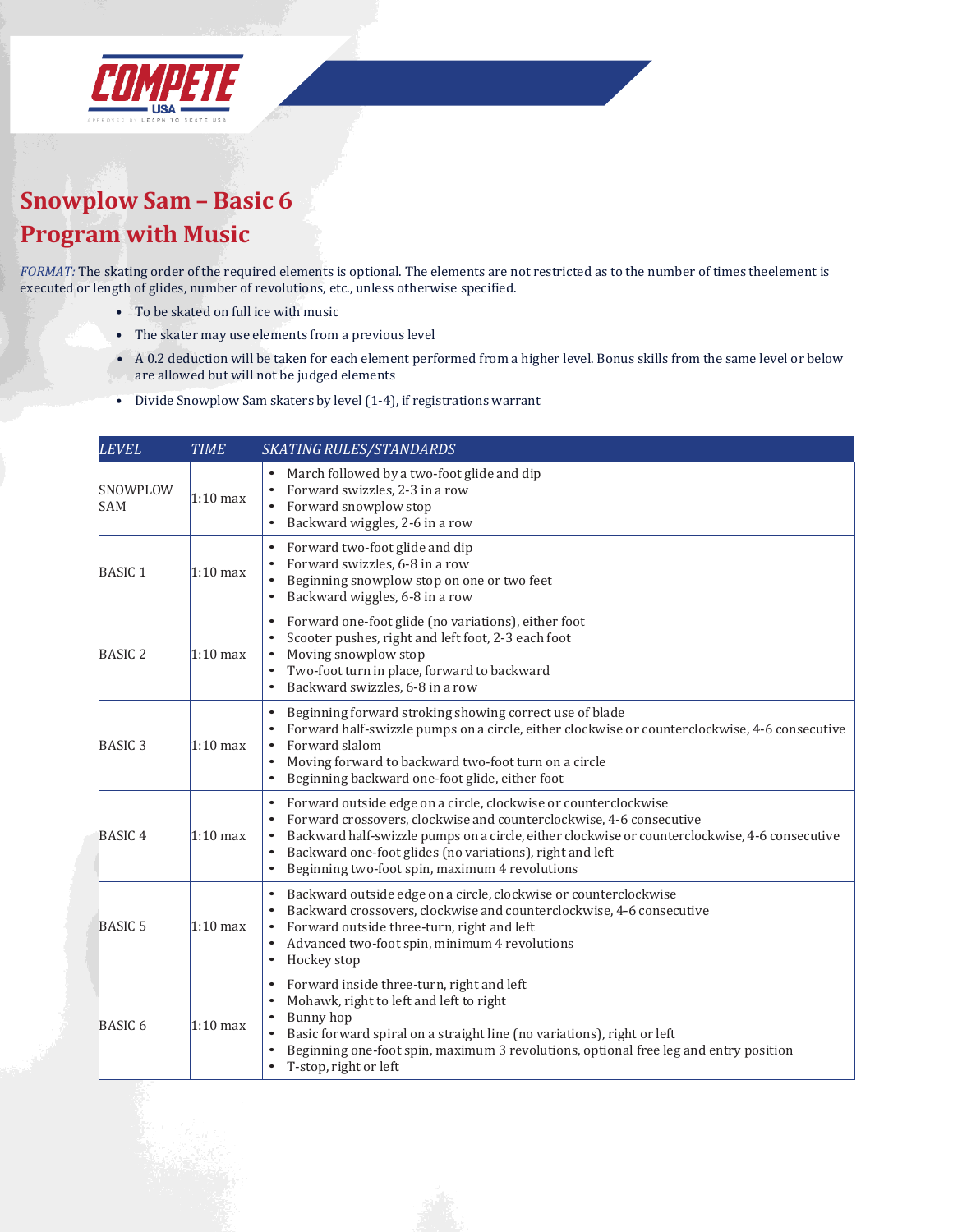

# *Pre-Free Skate - Free Skate 1-6 Program with Music*

*FORMAT:* The skating order of the required elements is optional. The elements are not restricted as to the number of times an element is executed, length of glides, number of revolutions, etc., unless otherwise stated. Connecting steps and transitions should be demonstrated throughout the program.

- To be skated on full ice
- The skater must demonstrate the required elements and may use but is not required to use any additional elements from previous levels
- *• Bonus skills from the same level or below are allowed but will not be judged elements*
- A 0.2 deduction will be taken for each element performed from a higher level

| <b>LEVEL</b>                  | <b>TIME</b> | <b>SKATING RULES/STANDARDS</b>                                                                                                                                                                                                                                                                                                                                                                                    |
|-------------------------------|-------------|-------------------------------------------------------------------------------------------------------------------------------------------------------------------------------------------------------------------------------------------------------------------------------------------------------------------------------------------------------------------------------------------------------------------|
| PRE-FREE<br><b>SKATE</b>      | $1:40$ max  | Two forward crossovers into a forward inside mohawk, step down and cross behind, step into<br>one backward crossover and step to a forward inside edge, one set each direction clockwise<br>and counterclockwise<br>One-foot upright spin, optional entry and free, foot position, minimum 3 revolutions<br>Mazurka, right or left<br>Waltz jump<br>$\bullet$<br>NOT ALLOWED - Waltz jump-side toe hop-waltz jump |
| <b>FREE</b><br><b>SKATE 1</b> | $1:40$ max  | Forward stroking, 4-6 consecutive powerful strokes<br>$\bullet$<br>One-foot upright spin, entry from backward crossovers, with free foot in crossed leg position<br>(scratch spin), minimum 4 revolutions<br>Toe loop jump<br>$\bullet$<br>Half flip jump<br>$\bullet$<br>NOT ALLOWED - Waltz jump-toe loop jump combination                                                                                      |
| <b>FREE</b><br><b>SKATE 2</b> | $1:40$ max  | Alternating forward outside spiral (right and left) and forward inside spiral (right and left) on a<br>continuous axis<br>Beginning back spin, optional entry and free foot position, maximum 2 revolutions<br><b>Half Lutz</b><br>Salchow jump<br>$\bullet$<br>NOT ALLOWED - Waltz jump-toe loop or Salchow-toe loop jump combination                                                                            |
| <b>FREE</b><br><b>SKATE 3</b> | $1:40$ max  | Alternating mohawk/crossover sequence, right to left and left to right<br>$\bullet$<br>Advanced back spin with free foot in crossed leg position, minimum 3 revolutions<br>Loop jump<br>Waltz jump-toe loop or Salchow-toe loop jump combination<br>NOT ALLOWED - Waltz-loop jump combination                                                                                                                     |
| <b>FREE</b><br><b>SKATE 4</b> | $1:40$ max  | Forward power 3s, 2-3 consecutive sets, right or left<br>$\bullet$<br>Sit spin, minimum 3 revolutions<br>Half loop jump<br>Flip jump<br>$\bullet$<br>NOT ALLOWED - Waltz-loop or Waltz-Euler-Salchow jump combination<br>$\bullet$                                                                                                                                                                                |
| <b>FREE</b><br><b>SKATE 5</b> | $1:40$ max  | Backward outside three-turn, mohawk (backward power three-turn), 2-3 sets both directions<br>$\bullet$<br>Camel spin, minimum 3 revolutions<br>Waltz-loop jump combination<br>$\bullet$<br>Lutz jump<br>$\bullet$                                                                                                                                                                                                 |
| <b>FREE</b><br><b>SKATE 6</b> | $1:40$ max  | Creative step sequence using a variety of three turns, mohawks and toe steps, half-ice<br>Camel-sit spin combination spin, minimum of 4 revolutions total<br>$\bullet$<br>Waltz jump-Euler (half loop)-Salchow jump combination<br>Axel jump; minimum requirement is a clear attempt either stationary or moving                                                                                                  |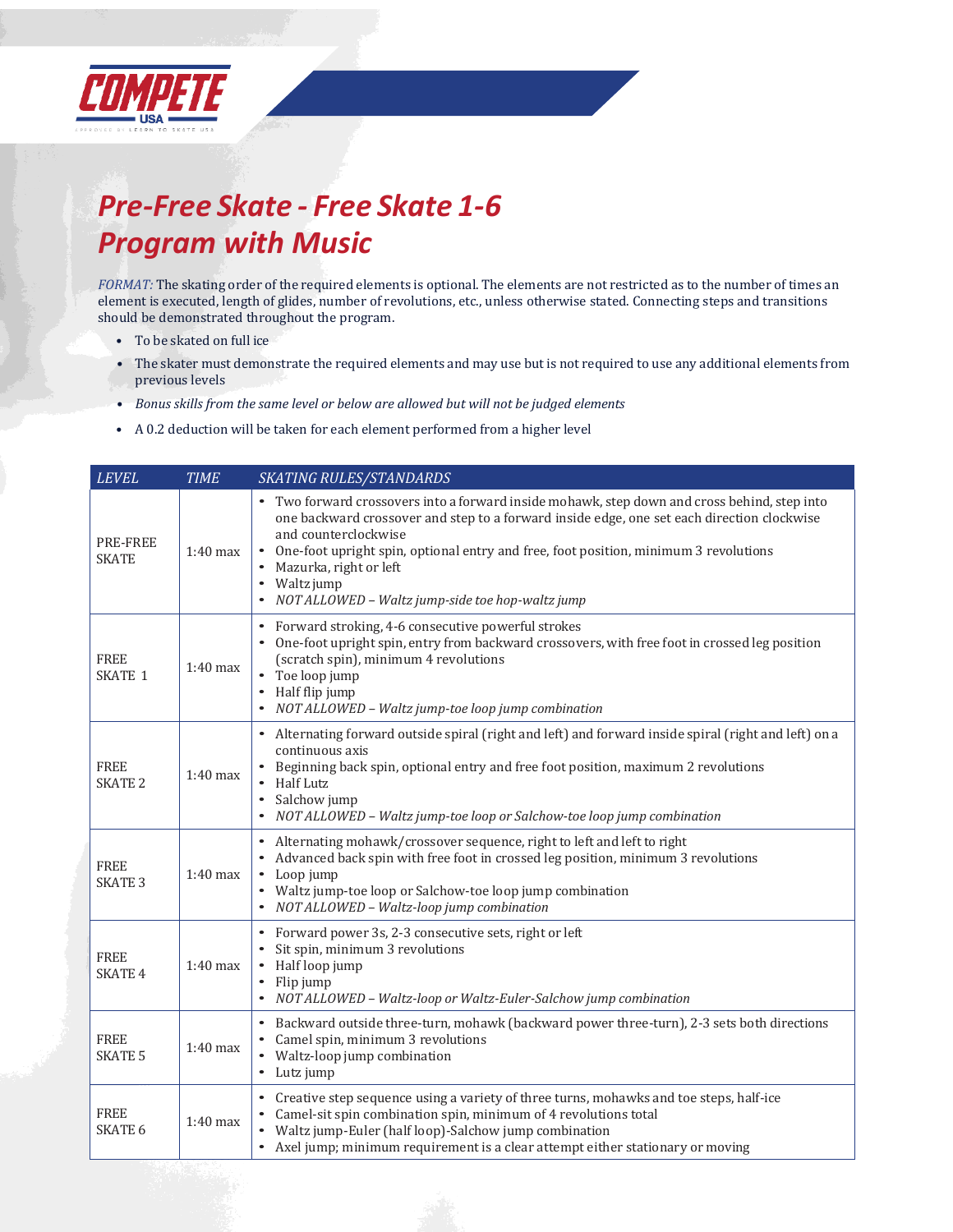

# *Adult 1-6 Free Skate with Music*

#### *GENERAL EVENT PARAMETERS:*

- The skating order of the required elements is optional
- The elements are not restricted to the number of times element is executed, or length of glides, number of revolutions, etc. unless otherwise stated; connecting moves and steps should be demonstrated throughout the program
- To be skated on full ice
- Skater must demonstrate the required elements and may use, but is not required to use, any additional elements from previous (lower) levels
- A 0.2 deduction will be taken for each required element missing and for those elements performed from a higher level

#### *ADULT 1 — 1:40 MAX*

#### *ELEMENTS*

- Forward marching
- Forward two-foot glide
- Forward swizzle (4-6 in a row)
- Forward snowplow stop two feet or one foot

#### *ADULT 4 — 1:40 MAX*

#### *ELEMENTS*

- Forward outside edge on a circle, right and left
- Forward inside edge on a circle, right and left
- Forward crossovers, clockwise and counterclockwise
- Backward one-foot glides, right and left
- Hockey stop, both directions

#### *ADULT 2 — 1:40 MAX*

#### *ELEMENTS*

- Forward skating across the width of the ice
- Forward one-foot glides
- Forward slalom
- Backward skating
- Backward swizzles, 4-6 in a row

#### *ADULT 3 — 1:40 MAX*

#### *ELEMENTS*

- Forward stroking using the blade properly
- Forward half-swizzle pumps on the circle, 6 to 8 in a row, clockwise and counterclockwise
- Backward skating to a long two-foot glide
- Forward chasses on a circle, clockwise and counterclockwise
- Backward snowplow stop, Right and Left

#### *ADULT 5 — 1:40 MAX*

#### *ELEMENTS*

- Backward outside edge on a circle, right and left
- Backward inside edge on a circle, right and left
- Backward crossovers, clockwise and counterclockwise
- Forward outside three-turn, right and left
- Beginning two-foot spin

#### *ADULT 6 — 1:40 MAX*

#### *ELEMENTS*

- Forward stroking with crossover end patterns
- Backward stroking with crossover end patterns
- Forward inside three-turn, right and left
- T-stop
- Lunge
- Two-foot spin into one-foot spin (min 2 revs on 1 foot)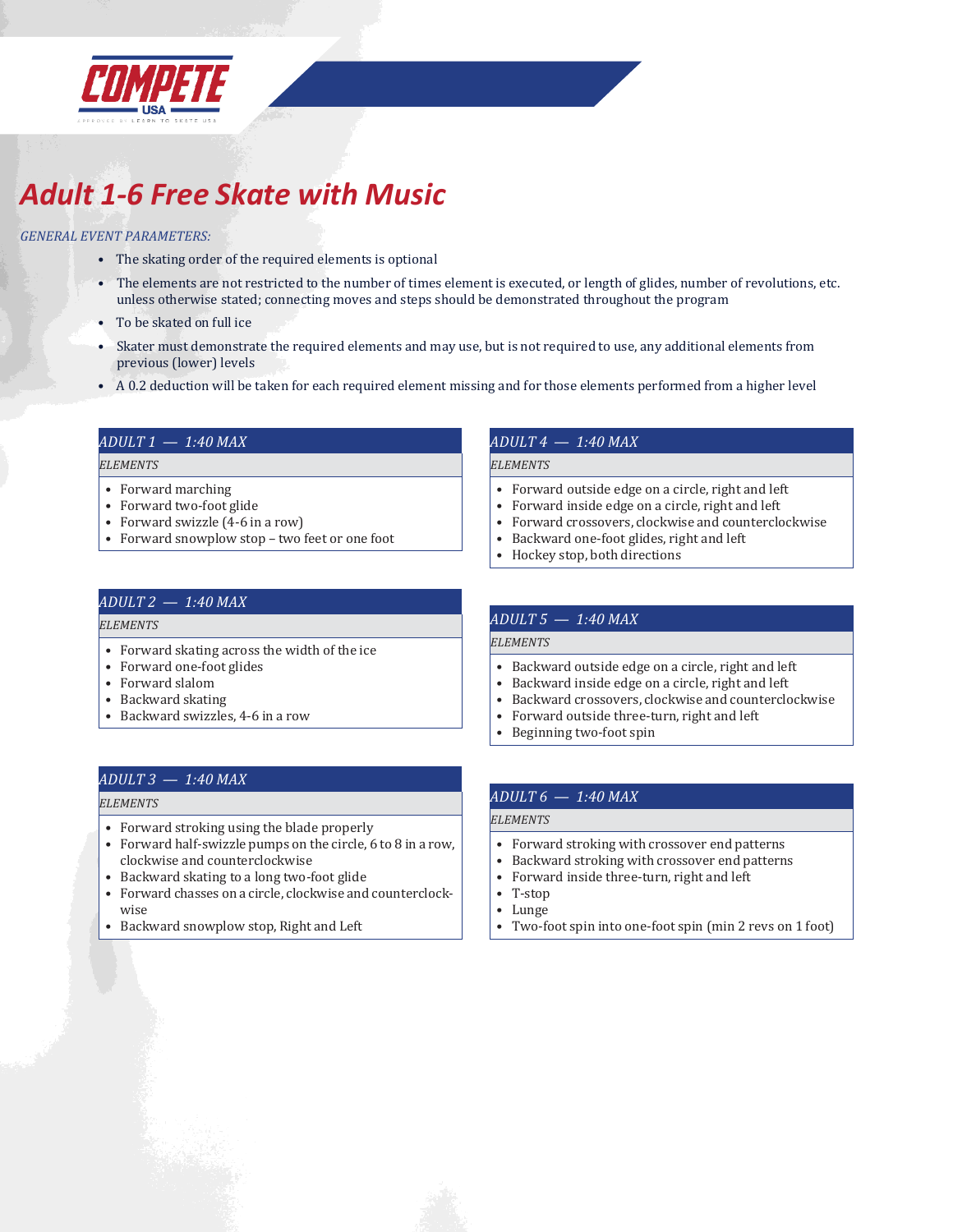

# *Showcase Events*

Showcase events are open to skaters in the Basic and Free Skate, and adult bronze levels. Groups willbe divided by number of entries and ages if possible. Skaters must enter at the same level as their free skate event. If a free skate event is not being entered, skaters must enter at their current test level or one level higher.

Show costumes are permitted if they do not touch or drag on the ice. Costuming and make up for showcase programs should enhance the feeling created by the performance and reflect the meaning of the story or theme. Ornaments and hair acces- sories must be secure. No bobby pins, feathers, hair accessories or anything else that may fall to the ice and be hazardous to the skaters are allowed. (a 0.1 deduction will be taken). Props and scenery must be placed and removed by unaided singles andduet competitors within one minute on and off and by unaided ensemble contestants within two minutes for setup and two minutes for removal. A 0.1 deduction will be assessed by the referee against each judge's mark for every 10 seconds in excess of the time allowed for the performance, for handling props and scenery and for scenery assistance.

Performances will be judged from an entertainment standpoint for theatrical qualities. Technical skating skills and difficulty willnot be rewarded as such; however, skating must be the major element of the performance and be of sufficient quality to sup- port the selected theatrical elements. Unintended falls, poorly executed skating elements and obvious loss of control will re- duce contestant's marks. Jump difficulty is not rewarded in showcase; therefore jumps, if choreographed, should be performedwith style, flow and confidence. Theatrical elements evaluated will include energy, poise, acting, pantomime, eye contact, choreography, form/extension and the use of props and ice. The 6.0 judging system will be used. Deductions will be made for skaters including technical elements not permitted in the event description.

\* For specific quidelines regarding the conduct of showcase competitions, refer to the nonqualifying showcase quidelinesposted on *usfigureskating.org.*

Showcase categories may include:

- Levels can be subdivided or combined, if necessary, depending on entry numbers and event set up to ensure performances are contested as per the guidelines.
- Dramatic entertainment: Programs should express intense emotional connection and investment in the music, choreography and theme concept through related skating movements, gestures and physical actions. The entire gamut of emotions may be expressed including intense joy and/or introspectiveness. Dramatic programs should not be depressing. Even if the emotion is sadness, there should be an enlivened feeling given to the audience.
- Light entertainment: Programs should express a carefree concept or storyline designed to uplift and entertain the audiencethrough related skating movements, gestures and physical actions.

## *Showcase Events*

| <b>LEVEL</b>                                          | <b>ELEMENTS</b>                                                                                                        | <i><b>OUALIFICATIONS</b></i>                                                                                                                                | PROGRAM<br><b>LENGTH</b> |
|-------------------------------------------------------|------------------------------------------------------------------------------------------------------------------------|-------------------------------------------------------------------------------------------------------------------------------------------------------------|--------------------------|
| $BASIC 1-6$                                           | Elements only from Basic<br>1-6 curriculum                                                                             | Must not have passed any higher than Basic 6<br>level                                                                                                       | Time: $1:00$<br>max      |
| <b>PRE-FREE SKATE - FREE</b><br>SKATE $6/$ ADULT 1-6/ | $\beta$ jump maximum. Half-<br>rotation jumps only, plus the<br>following full rotation jumps:<br>Salchow and toe loop | May not have passed any official U.S. Figure<br>Skating free skate or free dance tests                                                                      | Time: 1:20<br>max        |
| <b>ADULT PRE-BRONZE</b>                               | No prescribed or restricted<br>elements                                                                                | Must have passed no higher than adult pre-<br>bronze free skate test; see National Showcase<br>guidelines for more specific information<br>regarding adults | Time: 1:40<br>max        |